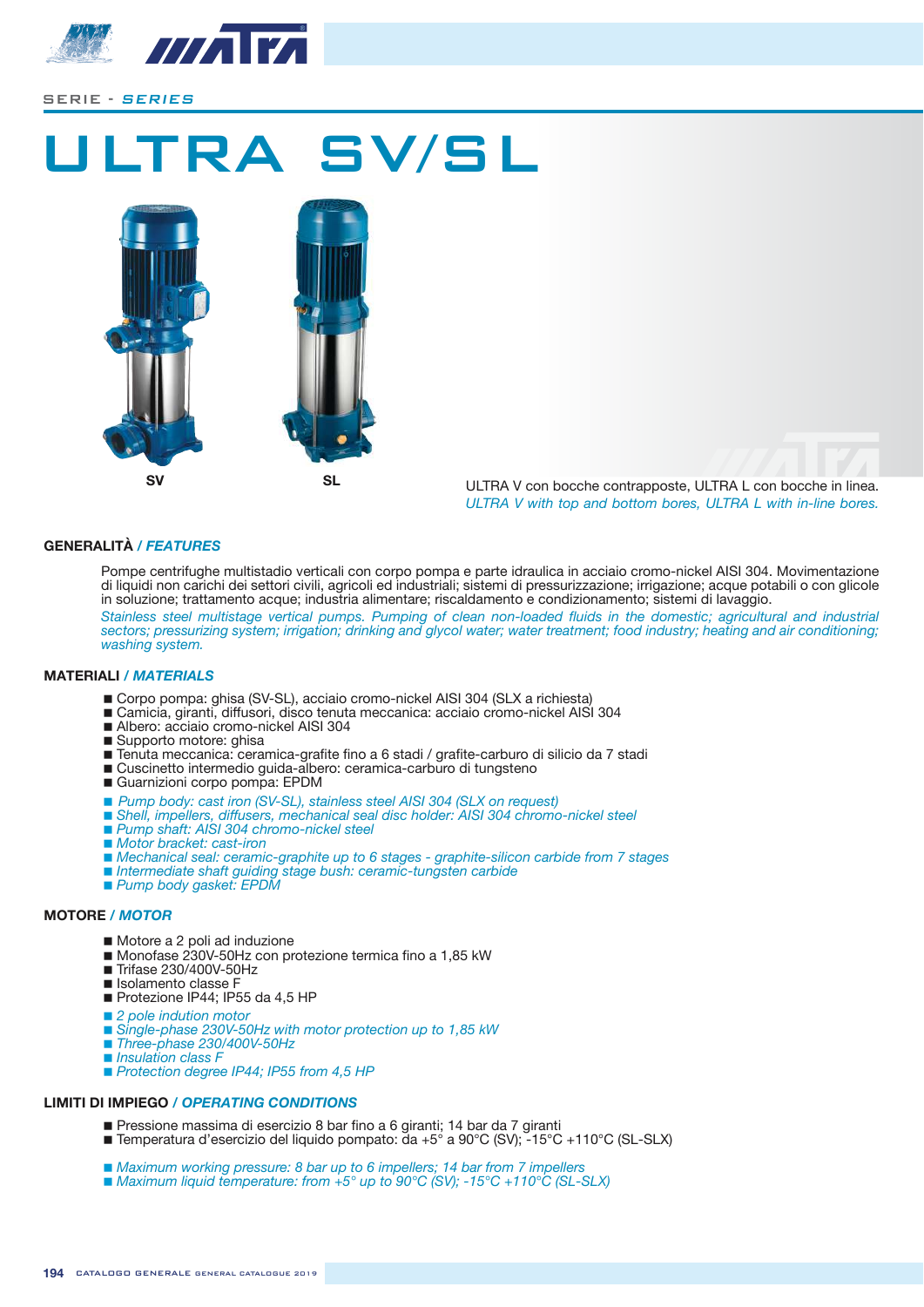

#### ELETTROPOMPE MULTIGIRANTI VERTICALI CON IDRAULICA INOX AISI 304 SS AISI 304 HYDRAULICS VERTICAL MULTISTAGE ELECTRIC PUMPS



|              | Modello       |      | P <sub>2</sub> |                | A               |       |       |            | $Q$ (m <sup>3</sup> /h -l/min) |       |      |      |
|--------------|---------------|------|----------------|----------------|-----------------|-------|-------|------------|--------------------------------|-------|------|------|
|              | <b>Model</b>  |      |                |                |                 | 0     | 0,6   | $\cdot$ .2 | .8                             | 2,4   | 3,6  | 4,8  |
|              |               |      |                |                |                 |       | 10    | 20         | 30                             | 40    | 60   | 80   |
| $1 -$        | $3-$          | (HP) | (kW)           | 1x230V<br>50Hz | 3x400V<br>50Hz  |       |       |            | H(m)                           |       |      |      |
| $U$ 3-100/5  | $U$ 3-100/5T  |      | 0.75           | 4,4            | $\overline{.7}$ | 55.3  | 53.5  | 50.3       | 46.5                           | 42,1  | 31,6 | 17,7 |
| $U$ 3-120/6  | $U$ 3-120/6T  | 1,2  | 0.9            | 5.1            | 2.5             | 66.6  | 64.4  | 60.8       | 56.0                           | 50.7  | 38.1 | 22,4 |
| $U$ 3-150/7  | $U$ 3-150/7T  | 1,5  | .1             | 6,4            | 2.7             | 80,1  | 77.7  | 74.2       | 69.1                           | 63,3  | 48,8 | 30,0 |
| $U$ 3-180/8  | $U$ 3-180/8T  | 1,8  | 3, ا           | 6,9            | 2,7             | 91,5  | 88,8  | 84.8       | 79.0                           | 72.3  | 55,8 | 34,3 |
| $U$ 3-200/9  | $U$ 3-200/9T  | 2    | .5             | 7,7            | 3,0             | 103.0 | 99,9  | 95,4       | 88.8                           | 81,4  | 62,7 | 38,6 |
| $U$ 3-250/10 | $U$ 3-250/10T | 2.5  | . 8            | 9,2            | 3.7             | 114.4 | 111.0 | 106.0      | 98,7                           | 90,4  | 69,7 | 42,9 |
| $U$ 3-280/11 | $U$ 3-280/11T | 2,8  | 2,1            | 9,7            | 3,9             | 125.9 | 122,1 | 116.6      | 108.6                          | 99,5  | 76.7 | 47,1 |
| $U$ 3-300/12 | U 3-300/12T   | 3    | 2.2            | 10.3           | 4.3             | 137,3 | 133.2 | 127.2      | 118.5                          | 108.5 | 83,7 | 51,4 |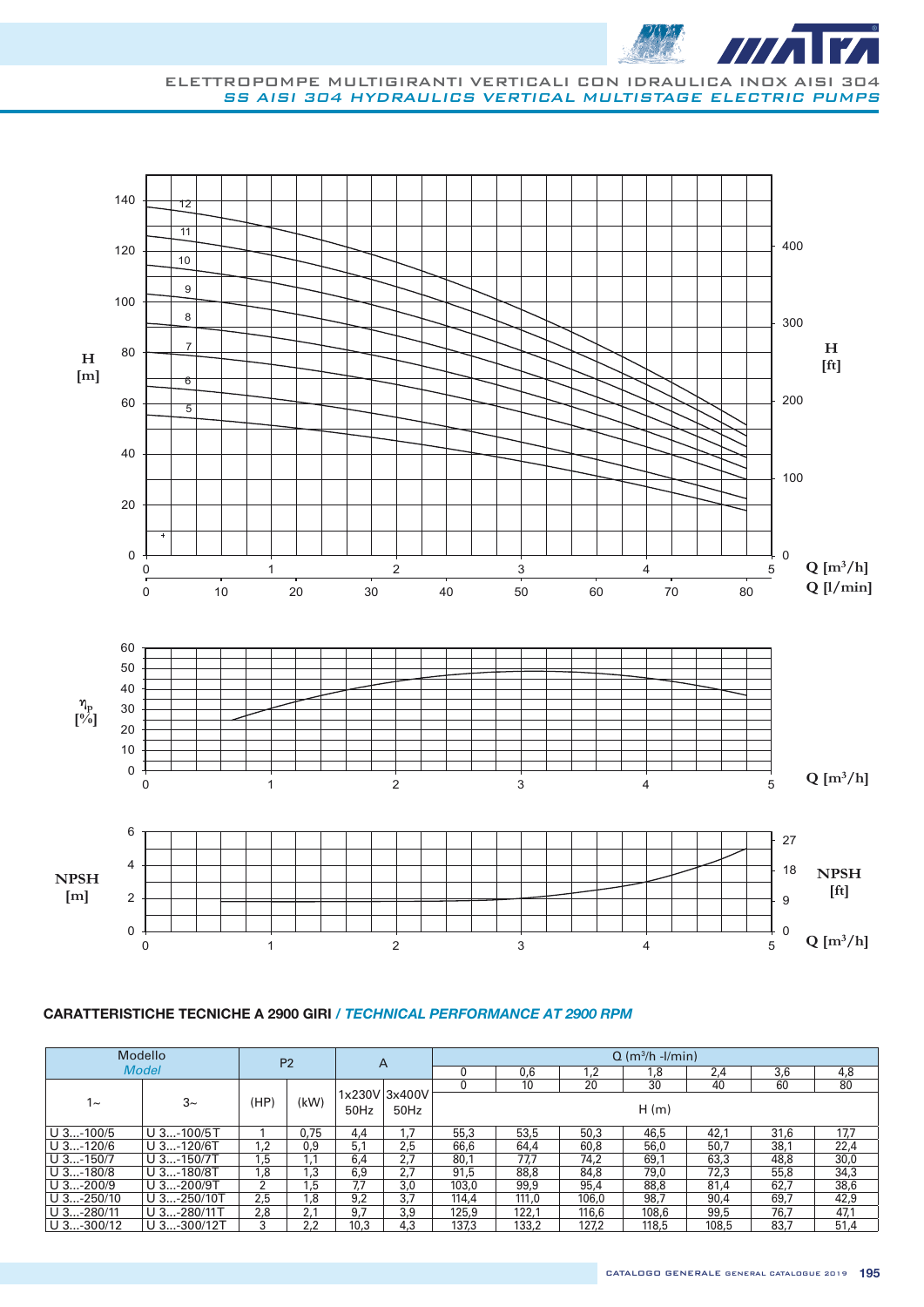



|              | Modello        |      | P <sub>2</sub> |      | A                     |       |       |       | $Q$ (m <sup>3</sup> /h -l/min) |      |      |      |      |
|--------------|----------------|------|----------------|------|-----------------------|-------|-------|-------|--------------------------------|------|------|------|------|
|              | <b>Model</b>   |      |                |      |                       |       | 8, ا  | 2,4   | 3,6                            | 4,8  | 6    | 7.2  | 8,4  |
|              |                |      |                |      |                       |       | 30    | 40    | 60                             | 80   | 100  | 120  | 140  |
| $1 -$        | $3-$           | (HP) | (kW)           | 50Hz | 1x230V 3x400V<br>50Hz |       |       |       | H(m)                           |      |      |      |      |
| $U$ 5-120/4  | $U$ 5-120/4T   | 1.2  | 0,9            | 4,9  | 2,4                   | 45,5  | 42,2  | 40,7  | 37,2                           | 32,9 | 27.4 | 19,8 | 10,4 |
| $U$ 5-150/5  | $U$ 5-150/5T   | 1,5  | 1.1            | 6,5  | 2,7                   | 57.2  | 53,4  | 51.7  | 47.6                           | 42,3 | 35,2 | 25.7 | 14,0 |
| $U$ 5-180/6  | $U$ 5-180/6T   | 1,8  | 3, ا           | 7,3  | 3                     | 68.9  | 64.4  | 62,3  | 57,5                           | 51.5 | 43,5 | 32,6 | 18,1 |
| $U$ 5-200/7  | $U$ 5-200/7 T  | 2    | , 5            | 8,7  | 3,3                   | 81    | 75,5  | 73    | 67.4                           | 60.3 | 51,0 | 38,6 | 21,0 |
| $U$ 5-250/8  | $U$ 5-250/8T   | 2,5  | 9. ا           | 10,1 | 4                     | 92.1  | 86.5  | 84.0  | 77,8                           | 70.1 | 60   | 45,5 | 26   |
| $U$ 5-280/9  | $U$ 5-280/9T   | 2,8  | 2,1            | 11   | 4,2                   | 103,4 | 96.7  | 93,5  | 86                             | 77,1 | 65,6 | 48,7 | 27,6 |
| $U$ 5-300/10 | $U$ 5-300/10 T | 3    | 2,2            | 11,9 | 4,7                   | 114.2 | 106.4 | 102.9 | 95,2                           | 85.2 | 72,0 | 53,3 | 30   |
| $U$ 5-350/11 | $U$ 5-350/11 T | 3,5  | 2,6            | 12,9 | 4,9                   | 125.1 | 115.7 | 111.8 | 102.6                          | 91,6 | 77.1 | 57,1 | 30,7 |
|              | U 5-380/12T    | 3,8  | 2,8            |      | 6,0                   | 138.1 | 129.4 | 125,9 | 117.4                          | 106  | 91.2 | 70,1 | 42,2 |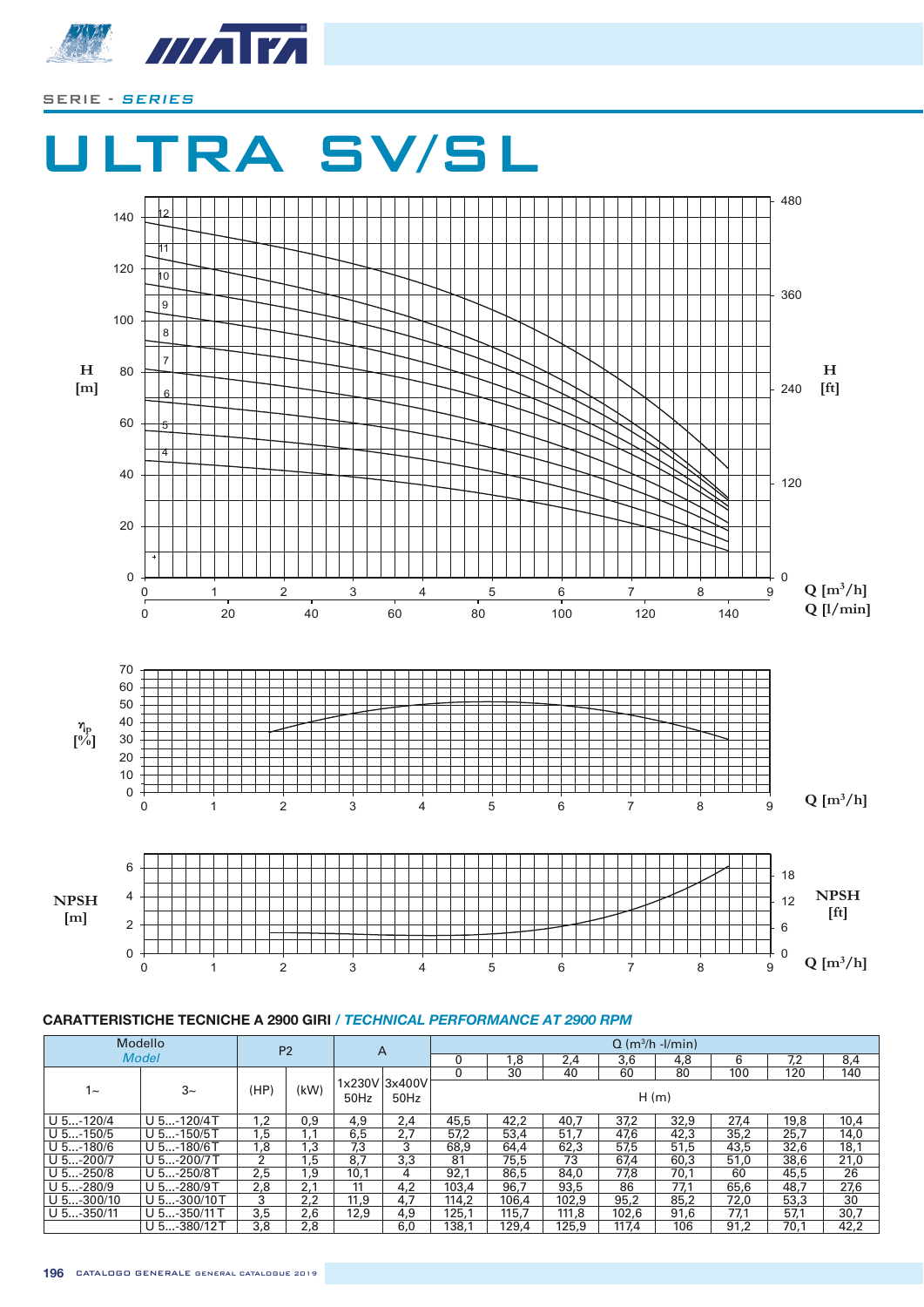



|           | Modello      |      | P <sub>2</sub> | A    |                       |       |       |       |       | $Q$ (m <sup>3</sup> /h -l/min) |       |      |      |      |
|-----------|--------------|------|----------------|------|-----------------------|-------|-------|-------|-------|--------------------------------|-------|------|------|------|
|           | <b>Model</b> |      |                |      |                       | 0     | 2,4   | 3.6   | 4,8   | 6                              | 7.2   | 8.4  | 9,6  | 10,8 |
|           |              |      |                |      |                       | 0     | 40    | 60    | 80    | 100                            | 120   | 140  | 160  | 180  |
| 1~        | $3-$         | (HP) | (kW)           | 50Hz | 1x230V 3x400V<br>50Hz |       |       |       |       | H(m)                           |       |      |      |      |
| U 7-180/4 | U 7-180/4T   | 8.   | 3. ا           |      | 3.1                   | 48.0  | 46,3  | 45,7  | 43.6  | 40.4                           | 36,4  | 31.4 | 25,0 | 17,2 |
| U 7-250/5 | U 7-250/5T   | 2.5  | 1,9            | 10.2 | 4.1                   | 60.3  | 59.0  | 58.2  | 55,7  | 52,2                           | 47.4  | 41.3 | 33,5 | 23,5 |
| U 7-300/6 | U 7-300/6T   | 3    | 2.2            | 11.4 | 4.8                   | 71.8  | 70.0  | 68,9  | 65,7  | 61.3                           | 55,4  | 48.1 | 38.5 | 26,0 |
|           | U 7-350/7T   | 3,5  | 2,6            |      | 5,1                   | 83,5  | 80,7  | 78.8  | 74.7  | 69,4                           | 62,6  | 53,9 | 42,7 | 27,5 |
|           | U 7-400/8T   | 4    | 3              |      | 6                     | 95,6  | 93,3  | 91,4  | 87,2  | 81,6                           | 74,2  | 64,8 | 51,9 | 33,0 |
|           | U 7-450/9T   | 4,5  | 3.4            |      | 6,5                   | 108.5 | 106.5 | 105.1 | 101.0 | 95.0                           | 87.2  | 76.6 | 62,6 | 39,5 |
|           | U 7-550/10 T | 5,5  | 4              |      | 7.9                   | 121.5 | 120.1 | 119.3 | 115,3 | 109.2                          | 100.8 | 89.8 | 75,0 | 55,4 |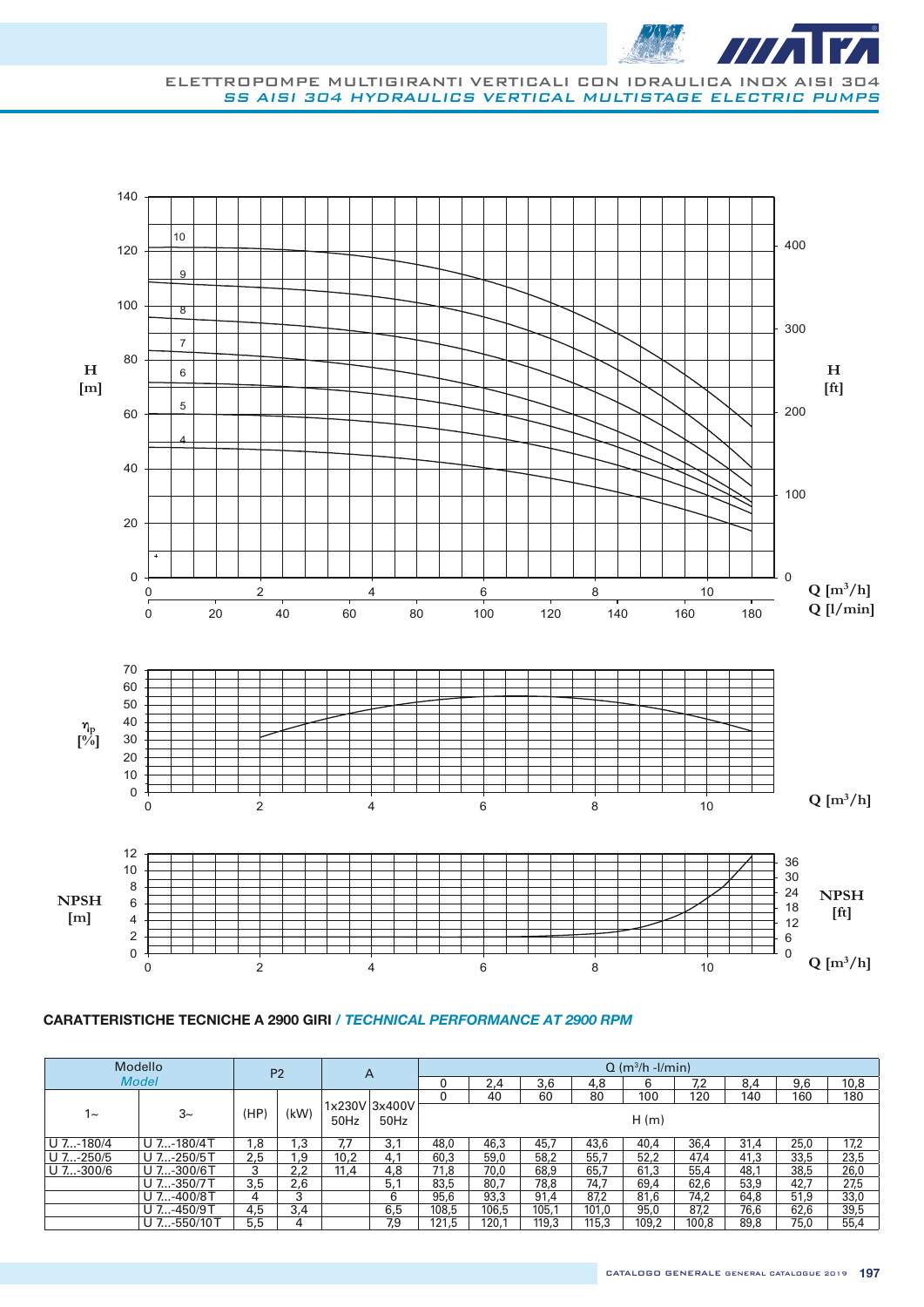



|           | <b>Modello</b> |      | P <sub>2</sub> |      | A             |      |       |       |       |      |      | $Q$ (m <sup>3</sup> /h -l/min) |      |      |      |      |      |
|-----------|----------------|------|----------------|------|---------------|------|-------|-------|-------|------|------|--------------------------------|------|------|------|------|------|
|           | <b>Model</b>   |      |                |      |               |      | 3,6   | 4.8   |       | 7.2  | 8.4  | 9,6                            | 10,8 | 12   | 13.2 | 14.4 | 15,6 |
|           |                |      |                |      |               |      | 60    | 80    | 100   | 120  | 140  | 160                            | 180  | 200  | 220  | 240  | 260  |
| 1~        | $3-$           | (HP) | (kW)           |      | 1x230V 3x400V |      |       |       |       |      |      |                                |      |      |      |      |      |
|           |                |      |                | 50Hz | 50Hz          |      |       |       |       |      | H(m) |                                |      |      |      |      |      |
|           |                |      |                |      |               |      |       |       |       |      |      |                                |      |      |      |      |      |
| U 9-200/4 | $U$ 9-200/4T   |      | .5             | 8,4  | 3,3           | 47,6 | 43,5  | 42,1  | 40,1  | 38.1 | 35,7 | 32,7                           | 28,9 | 24,3 | 19   | 13.1 | 7,1  |
| U 9-250/5 | $U$ 9-250/5T   | 2.5  | ,85            | 10,8 | 4,3           | 60   | 54,8  | 53    | 51    | 48.2 | 45,4 | 42                             | 37,3 | 31,6 | 25   | 18   | 10,6 |
| U 9-300/6 | $U$ 9-300/6T   | 3    | 2,2            | 12,5 | 4,9           | 71,8 | 64,9  | 63    | 59,9  | 57   | 53,7 | 49,7                           | 44,3 | 37   | 29,5 | 20,8 | 11,1 |
|           | $U$ 9-400/7 T  | 4    | 3              |      | 5,8           | 83,3 | 76,7  | 74,9  | 71,8  | 68,3 | 64,6 | 59,9                           | 53,5 | 44,8 | 35,9 | 25,7 | 14,3 |
|           | $U$ 9-450/8T   | 4,5  | 3,31           |      | 6.4           | 97,3 | 89.5  | 87,3  | 84    | 80.5 | 75.6 | 71.6                           | 64.8 | 54.9 | 44   | 32,4 | 19,7 |
|           | $U$ 9-500/9T   | 5    | 3.7            |      |               | 109  | 100   | 97,6  | 93,6  | 89,5 | 85   | 79,4                           | 71,6 | 60.1 | 48   | 34.9 | 21,9 |
|           | U 9-550/10T    | 5.5  | 4              |      | 8,3           | 122  | 112.8 | 110.5 | 106.5 | 102. | 97.3 | 91,6                           | 82.8 | 70.7 | 57.1 | 42.3 | 26,5 |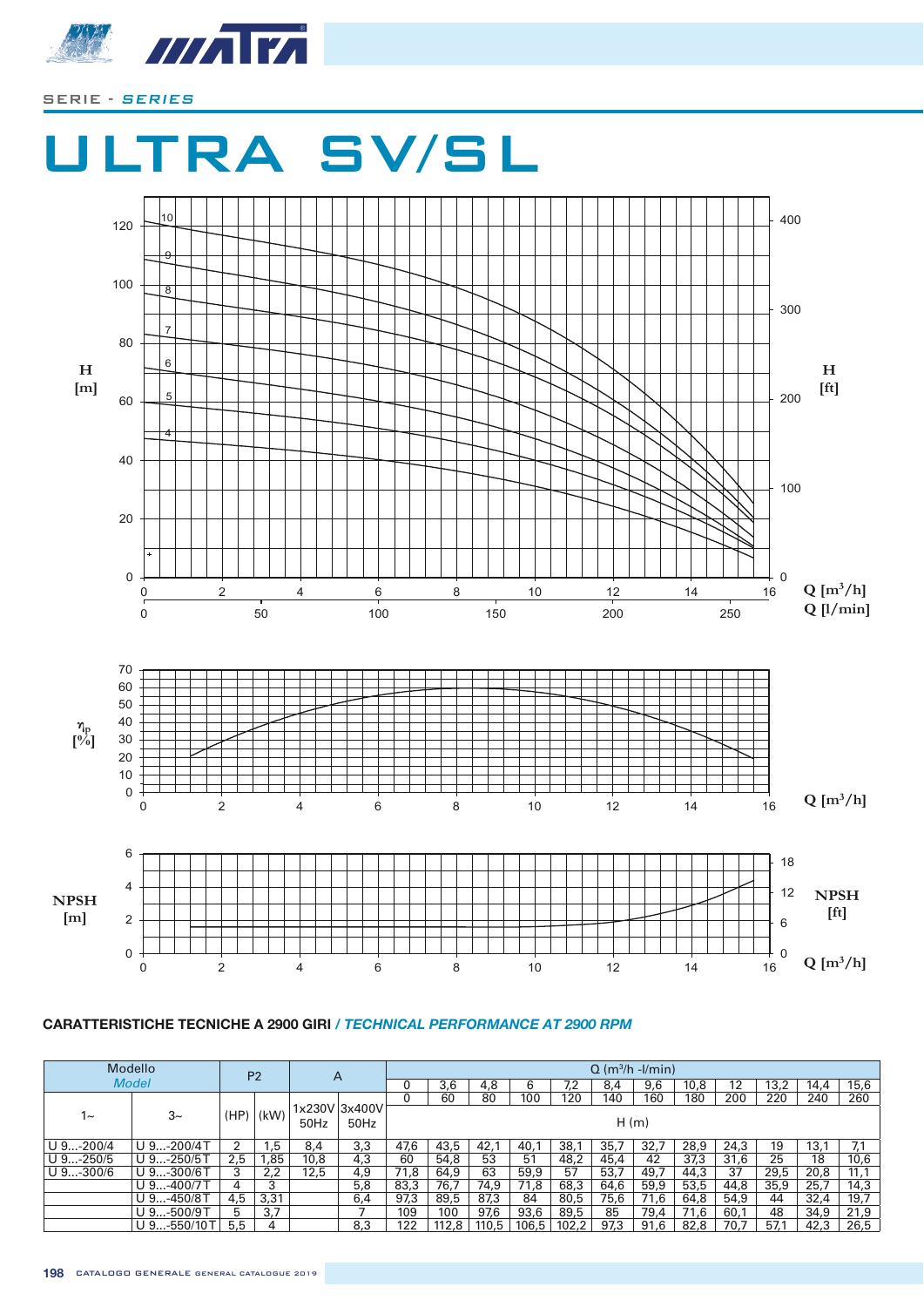



| Modello      |      | P <sub>2</sub> | A              |       |       |       |      |      |      |      |      | $Q$ (m <sup>3</sup> /h -l/min) |      |      |      |      |      |          |      |      |
|--------------|------|----------------|----------------|-------|-------|-------|------|------|------|------|------|--------------------------------|------|------|------|------|------|----------|------|------|
| <b>Model</b> |      |                |                |       | 6     | 7,2   | 8.4  | 9,6  | 10,8 | 12   | 13,2 | 14.4                           | 15,6 | 16,8 | 18   | 19,2 | 20.4 | .6<br>21 | 22,8 | 24   |
|              |      |                |                | 0     | 100   | 120   | 140  | 160  | 180  | 200  | 220  | 240                            | 260  | 280  | 300  | 320  | 340  | 360      | 380  | 400  |
| $3-$         | (HP) | (kW)           | 3x400V<br>50Hz |       |       |       |      |      |      |      |      | H(m)                           |      |      |      |      |      |          |      |      |
| U 18-250/3T  | 2,5  | .85,           | 4,4            | 35,7  | 33,1  | 32,3  | 31,3 | 30,4 | 29,4 | 28.4 | 27,4 | 26,3                           | 25,1 | 24   | 22,8 | 21.4 | 19.6 | 17.8     | 15,4 | 12,9 |
| U 18-400/4T  | 4    | 3              | 5,7            | 47,9  | 45    | 44    | 42,8 | 41,7 | 40,5 | 39.1 | 37,8 | 36,6                           | 35,2 | 33,9 | 32,2 | 30,2 | 28,0 | 25,1     | 22,1 | 18,1 |
| U 18-450/5T  | 4,5  | 3,31           | 6,7            | 58,1  | 54,3  | 53,1  | 51,8 | 50,4 | 49,0 | 47.4 | 45,9 | 44,3                           | 42,7 | 41,0 | 39,2 | 37,0 | 34,0 | 30,8     | 26,9 | 23,0 |
| U 18-550/6T  | 5,5  | 4              | 8,7            | 70,5  | 66.4  | 65,0  | 63,6 | 62,0 | 60,5 | 58.9 | 57,2 | 55,4                           | 53,5 | 51,5 | 49.3 | 46,3 | 43,3 | 39,4     | 34,9 | 30,4 |
| U 18-750/8T  | 7,5  | 5,5            | 10,9           | 95,9  | 90.9  | 89,58 | 88,0 | 86,1 | 83,9 | 81.6 | 79,5 | 76,8                           | 74,4 | 71,8 | 68,5 | 65,0 | 60,4 | 55,2     | 49,0 | 42,2 |
| U 18-900/9T  | 9    | 6,6            | 12,7           | 106.4 | 101.8 | 100,4 | 98.6 | 96,1 | 93,5 | 91.0 | 88,2 | 85,5                           | 82.7 | 79,7 | 76.2 | 72,1 | 66,9 | 60,8     | 53,7 | 46,1 |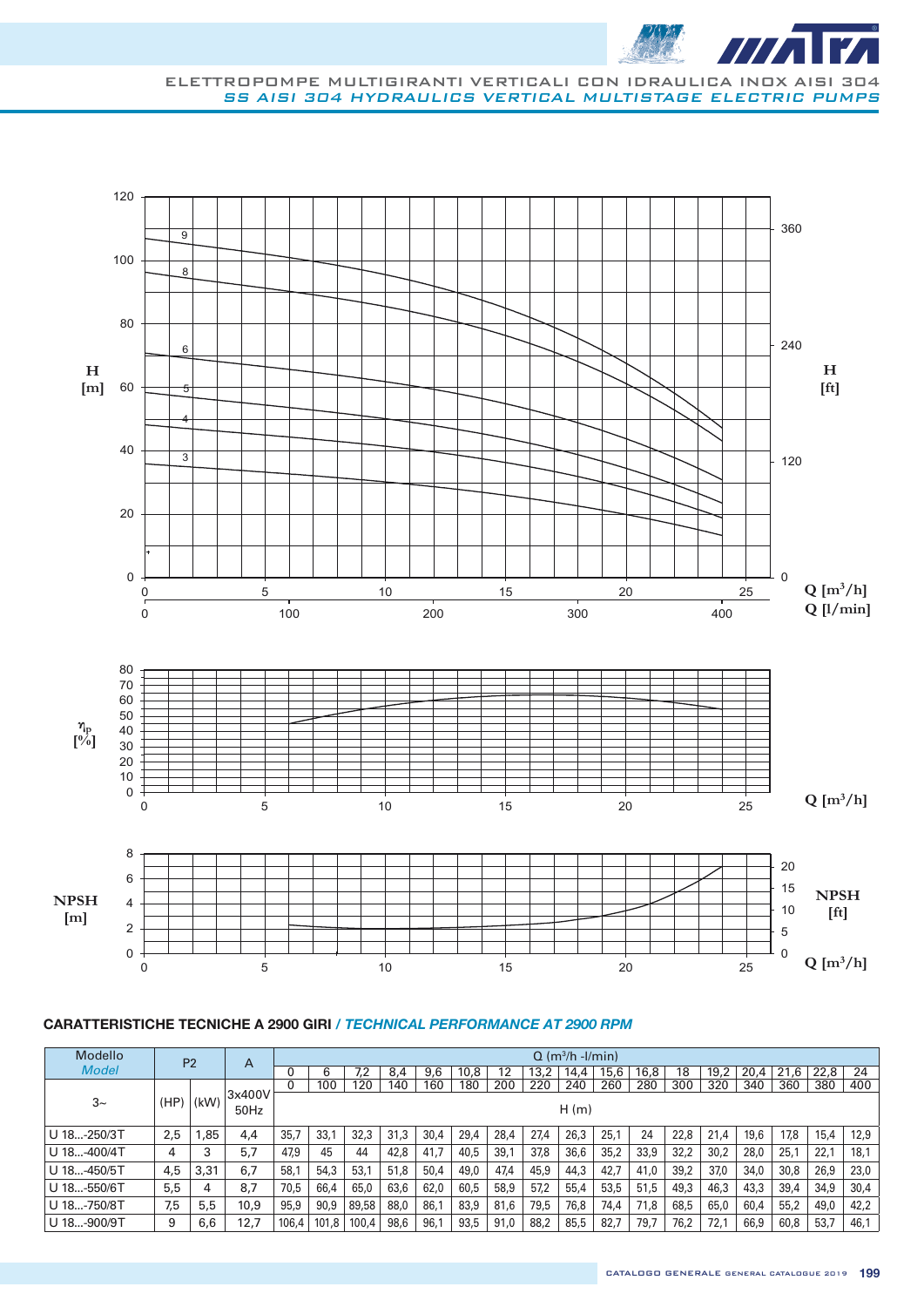

# ULTRA SV/SL







| MODELLO POMPA<br><b>PUMP'S MODEL</b> |    |                |                |                | DIMENSIONI POMPA mm<br><b>PUMP'S DIMENSIONS mm</b> |                |                |    | <b>PESO</b><br><b>WEIGHT</b> | <b>DNA</b><br>G | <b>DNM</b><br>G |
|--------------------------------------|----|----------------|----------------|----------------|----------------------------------------------------|----------------|----------------|----|------------------------------|-----------------|-----------------|
|                                      | A  | С              | D <sub>1</sub> | D <sub>2</sub> | E <sub>1</sub>                                     | E <sub>2</sub> | G              | н  | kg                           |                 |                 |
| U 3SL-100/5                          | 98 | 429            | 220            | 150            | 180                                                | 100            | 228            | 50 | 20,2                         |                 |                 |
| U 3SL-120/6                          | 98 | 453            | 220            | 150            | 180                                                | 100            | 228            | 50 | 21                           |                 |                 |
| U 3SL-150/7                          | 98 | 507            | 220            | 150            | 180                                                | 100            | 228            | 50 | 24,5                         |                 |                 |
| U 3SL-180/8                          | 98 | 531            | 220            | 150            | 180                                                | 100            | 228            | 50 | 25,7                         |                 |                 |
| U 3SL-200/9                          | 98 | 555            | 220            | 150            | 180                                                | 100            | 228            | 50 | 28                           | $1''$ $1/4$     | $1''$ $1/4$     |
| U 3SL-250/10                         | 98 | 579            | 220            | 150            | 180                                                | 100            | 228            | 50 | 28,9                         |                 |                 |
| U 3SL-280/11                         | 98 | M 648<br>T 603 | 220            | 150            | 180                                                | 100            | M 236<br>Г 228 | 50 | 30,4                         |                 |                 |
| U 3SL-300/12                         | 98 | M 672<br>T 627 | 220            | 150            | 180                                                | 100            | M 236<br>T 228 | 50 | 31,7                         |                 |                 |

| <b>MODELLO POMPA</b><br><b>PUMP'S MODEL</b> |    |                |                |                | DIMENSIONI POMPA mm<br><b>PUMP'S DIMENSIONS mm</b> |                |                |    | <b>PESO</b><br><b>WEIGHT</b> | <b>DNA</b><br>G | <b>DNM</b><br>G |
|---------------------------------------------|----|----------------|----------------|----------------|----------------------------------------------------|----------------|----------------|----|------------------------------|-----------------|-----------------|
|                                             | Α  | $\sqrt{2}$     | D <sub>1</sub> | D <sub>2</sub> | E <sub>1</sub>                                     | E <sub>2</sub> | G              | н  | kg                           |                 |                 |
| U 5SL-150/5                                 | 98 | 459            | 220            | 150            | 180                                                | 100            | 228            | 50 | 23,7                         |                 |                 |
| U 5SL-180/6                                 | 98 | 483            | 220            | 150            | 180                                                | 100            | 228            | 50 | 24,9                         |                 |                 |
| U 5SL-200/7                                 | 98 | 507            | 220            | 150            | 180                                                | 100            | 228            | 50 | 27                           |                 |                 |
| U 5SL-250/8                                 | 98 | 531            | 220            | 150            | 180                                                | 100            | 228            | 50 | 28                           | $1''$ $1/4$     | " 1/4"          |
| U 5SL-280/9                                 | 98 | M 600<br>T 555 | 220            | 150            | 180                                                | 100            | M 236<br>T 228 | 50 | 30,8                         |                 |                 |
| U 5SL-300/10                                | 98 | M 624<br>T 579 | 220            | 150            | 180                                                | 100            | M 236<br>T 228 | 50 | 31,4                         |                 |                 |
| U 5SL-350/11                                | 98 | 648            | 220            | 150            | 180                                                | 100            | 228            | 50 | 34,7                         |                 |                 |
| U 7SL-180/4                                 | 98 | 435            | 220            | 150            | 180                                                | 100            | 228            | 50 | 23,8                         | $1''$ $1/4$     | $1''$ $1/4$     |

| <b>MODELLO POMPA</b><br><b>PUMP'S MODEL</b> |    |               |                |                | DIMENSIONI POMPA mm<br><b>PUMP'S DIMENSIONS mm</b> |                |                |    | <b>PESO</b><br><b>WEIGHT</b> | <b>DNA</b><br>G | <b>DNM</b><br>G |
|---------------------------------------------|----|---------------|----------------|----------------|----------------------------------------------------|----------------|----------------|----|------------------------------|-----------------|-----------------|
|                                             | A  | ◡             | D <sub>1</sub> | D <sub>2</sub> | E1                                                 | E <sub>2</sub> | G              | н  | kg                           |                 |                 |
| U 7SL-250/5                                 | 98 | 459           | 220            | 150            | 180                                                | 100            | 228            | 50 | 26,1                         |                 |                 |
| U 7SL-300/6                                 | 98 | M 528<br>T483 | 220            | 150            | 180                                                | 100            | M 236<br>T 228 | 50 | 29                           |                 |                 |
| U 7SL-350/7                                 | 98 | 552           | 220            | 150            | 180                                                | 100            | 228            | 50 | 29,8                         | $1''$ $1/4$     | $1''$ $1/4$     |
| U 7SL-400/8                                 | 98 | 576           | 220            | 150            | 180                                                | 100            | 228            | 50 | 33,3                         |                 |                 |
| U 7SL-450/9                                 | 98 | 633           | 220            | 150            | 180                                                | 100            | 251            | 50 | 37,7                         |                 |                 |
| U 7SL-550/10                                | 98 | 657           | 220            | 150            | 180                                                | 100            | 251            | 50 | 41                           |                 |                 |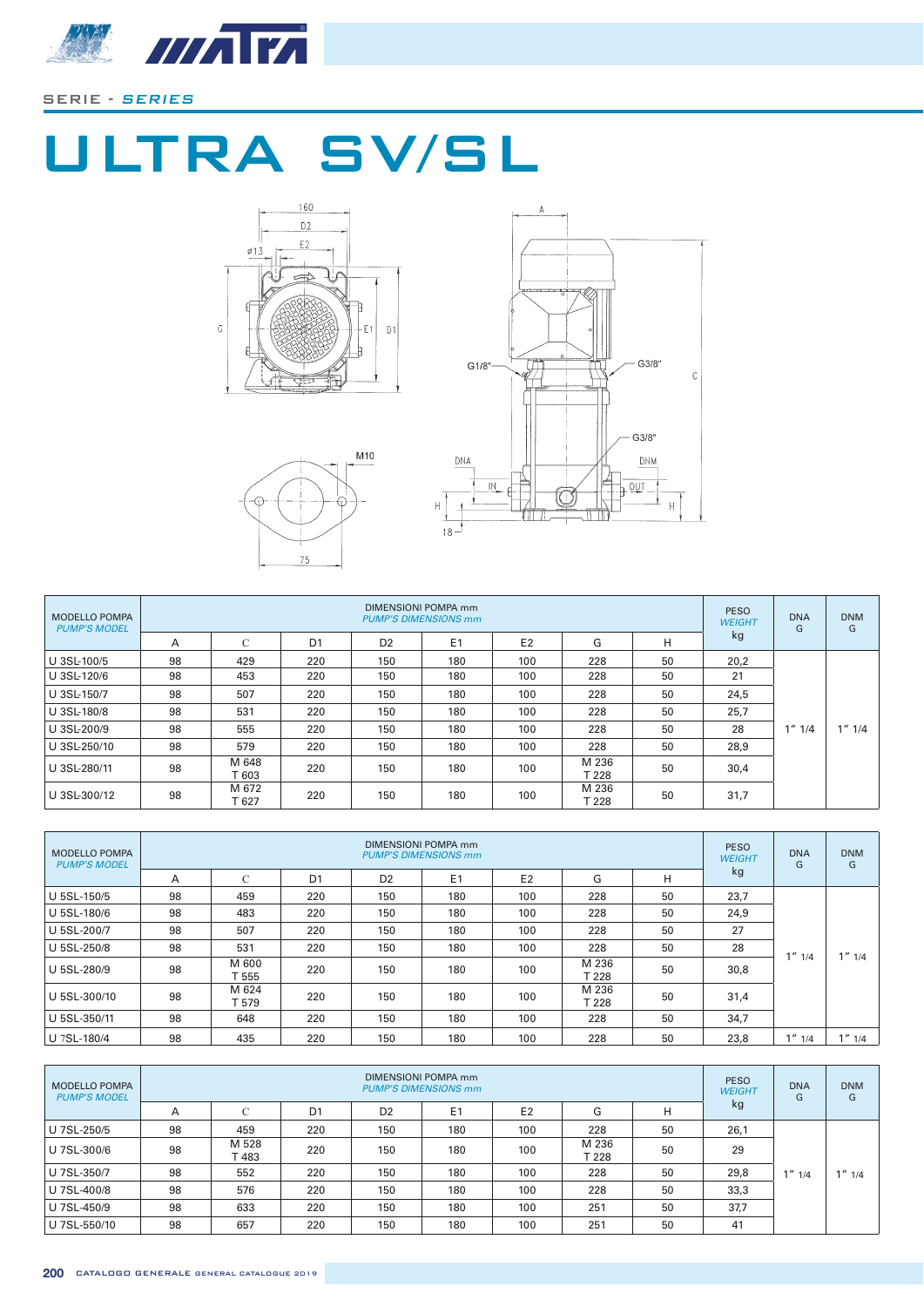

#### ELETTROPOMPE MULTIGIRANTI VERTICALI CON IDRAULICA INOX AISI 304 SS AISI 304 HYDRAULICS VERTICAL MULTISTAGE ELECTRIC PUMPS







| <b>MODELLO POMPA</b><br><b>PUMP'S MODEL</b> |     |                |                |                | DIMENSIONI POMPA mm<br><b>PUMP'S DIMENSIONS mm</b> |                |                |    | <b>PESO</b><br><b>WEIGHT</b> | <b>DNA</b><br>G | <b>DNM</b><br>G |
|---------------------------------------------|-----|----------------|----------------|----------------|----------------------------------------------------|----------------|----------------|----|------------------------------|-----------------|-----------------|
|                                             | A   | C              | D <sub>1</sub> | D <sub>2</sub> | E <sub>1</sub>                                     | E <sub>2</sub> | G              | н  | kg                           |                 |                 |
| U 9SL-200/4                                 | 118 | 490            | 260            | 180            | 215                                                | 130            | 248            | 80 | 29,9                         |                 |                 |
| U 9SL-250/5                                 | 118 | 520            | 260            | 180            | 215                                                | 130            | 248            | 80 | 30,9                         |                 |                 |
| U 9SL-300/6                                 | 118 | M 595<br>T 550 | 260            | 180            | 215                                                | 130            | M 256<br>T 248 | 80 | 33,8                         |                 |                 |
| U 9SL-400/7                                 | 118 | 625            | 260            | 180            | 215                                                | 130            | 256            | 80 | 37,6                         | $1''$ $1/2$     | $1''$ $1/2$     |
| U 9SL-450/8                                 | 118 | 688            | 260            | 180            | 215                                                | 130            | 271            | 80 | 41,3                         |                 |                 |
| U 9SL-500/9                                 | 118 | 718            | 260            | 180            | 215                                                | 130            | 271            | 80 | 42,1                         |                 |                 |
| U 9SL-550/10                                | 118 | 748            | 260            | 180            | 215                                                | 130            | 271            | 80 | 45,5                         |                 |                 |

| <b>MODELLO POMPA</b><br><b>PUMP'S MODEL</b> |     |     |                |                | <b>DIMENSIONI POMPA mm</b><br><b>PUMP'S DIMENSIONS mm</b> |                |     |    | <b>PESO</b><br><b>WEIGHT</b> | <b>DNA</b><br>G | <b>DNM</b><br>G |
|---------------------------------------------|-----|-----|----------------|----------------|-----------------------------------------------------------|----------------|-----|----|------------------------------|-----------------|-----------------|
|                                             | A   | C   | D <sub>1</sub> | D <sub>2</sub> | E <sub>1</sub>                                            | E <sub>2</sub> | G   | н  | kg                           |                 |                 |
| U 18SL-250/3                                | 118 | 492 | 260            | 180            | 215                                                       | 130            | 248 | 90 | 33,5                         |                 |                 |
| U 18SL-400/4                                | 118 | 575 | 260            | 180            | 215                                                       | 130            | 256 | 90 | 36,1                         |                 |                 |
| U 18SL-450/5                                | 118 | 646 | 260            | 180            | 215                                                       | 130            | 271 | 90 | 40,4                         | 2"              | 2 <sup>n</sup>  |
| U 18SL-550/6                                | 118 | 683 | 260            | 180            | 215                                                       | 130            | 271 | 90 | 44,4                         |                 |                 |
| U 18SL-750/8                                | 118 | 804 | 260            | 180            | 215                                                       | 130            | 280 | 90 | 54,3                         |                 |                 |
| U 18SL-900/9                                | 118 | 842 | 260            | 180            | 215                                                       | 130            | 280 | 90 | 54,6                         |                 |                 |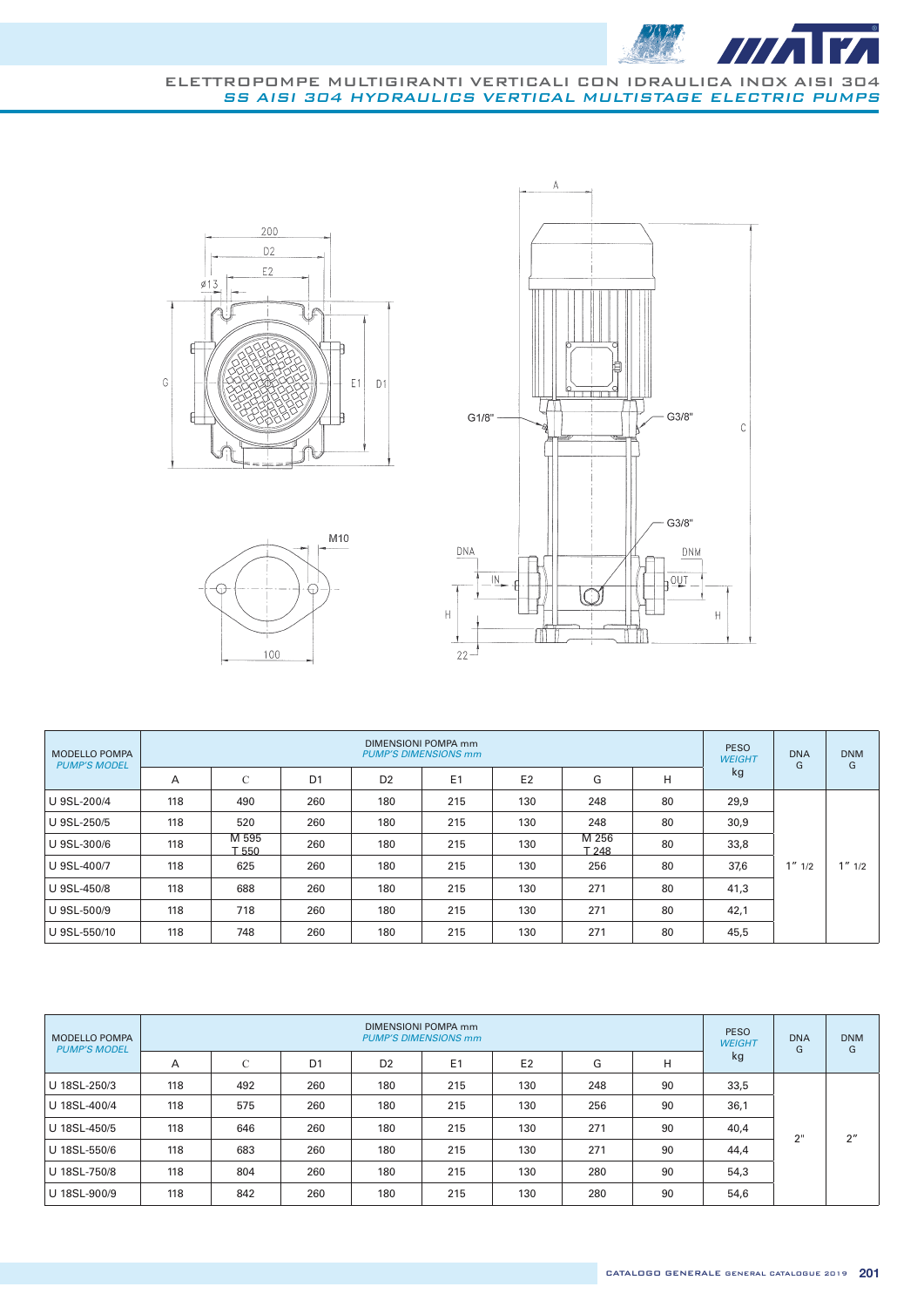

# ULTRA SV/SL







| <b>MODELLO POMPA</b><br><b>PUMP'S MODEL</b> |     |                 |                |                | DIMENSIONI POMPA mm<br><b>PUMP'S DIMENSIONS mm</b> |                |     |                |    |                | <b>PESO</b><br><b>WEIGHT</b> | <b>DNA</b><br>G | <b>DNM</b><br>G |
|---------------------------------------------|-----|-----------------|----------------|----------------|----------------------------------------------------|----------------|-----|----------------|----|----------------|------------------------------|-----------------|-----------------|
|                                             | A   | $\mathsf{C}$    | D <sub>1</sub> | D <sub>2</sub> | E <sub>1</sub>                                     | E <sub>2</sub> |     | G              | H1 | H <sub>2</sub> | kg                           |                 |                 |
| U 3SV-100/5                                 | 135 | 413             | 204            | 162            | 178.5                                              | 125            | 229 | 213            | 40 | 178            | 19                           |                 |                 |
| U 3SV-120/6                                 | 135 | 437             | 204            | 162            | 178.5                                              | 125            | 229 | 213            | 40 | 202            | 19,7                         |                 |                 |
| U 3SV-150/7                                 | 135 | 491             | 204            | 162            | 178.5                                              | 125            | 229 | 220            | 40 | 226            | 22,8                         |                 |                 |
| U 3SV-180/8                                 | 135 | 515             | 204            | 162            | 178.5                                              | 125            | 229 | 220            | 40 | 250            | 24                           |                 |                 |
| U 3SV-200/9                                 | 135 | 539             | 204            | 162            | 178.5                                              | 125            | 229 | 220            | 40 | 274            | 25,4                         | $1''$ $1/4$     | $1''$ $1/4$     |
| U 3SV-250/10                                | 135 | 563             | 204            | 162            | 178.5                                              | 125            | 229 | 220            | 40 | 298            | 26,2                         |                 |                 |
| U 3SV-280/11                                | 135 | M 632<br>- 587  | 204            | 162            | 178.5                                              | 125            | 229 | M 228<br>T 220 | 40 | 322            | 27,7                         |                 |                 |
| U 3SV-300/12                                | 135 | M 656<br>$-611$ | 204            | 162            | 178.5                                              | 125            | 229 | M 228<br>T 220 | 40 | 346            | 29,3                         |                 |                 |